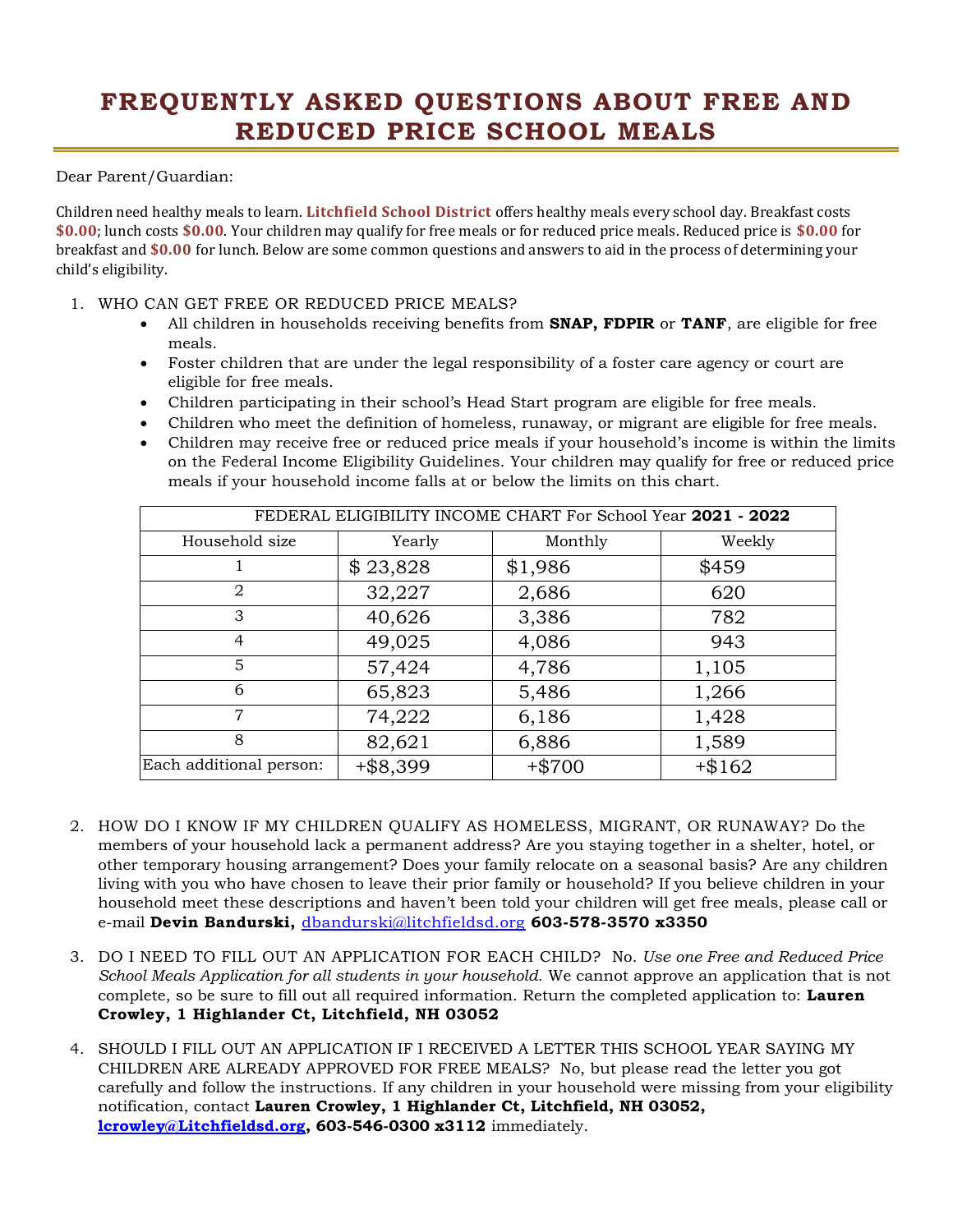- 5. CAN I APPLY ONLINE? Yes! You are encouraged to complete an online application instead of a paper application if you are able. The online application has the same requirements and will ask you for the same information as the paper application. Visit **www.lunchapplication.com** to begin or TO learn more about the online application process. Contact **Lauren Crowley, 603-546-0300 x3112, lcrowley@Litchfieldsd.org** if you have any questions about the online application.
- 6. MY CHILD'S APPLICATION WAS APPROVED LAST YEAR. DO I NEED TO FILL OUT A NEW ONE? Yes. Your child's application is only good for that school year and for the first few days of this school year. You must send in a new application unless the school told you that your child is eligible for the new school year.
- 7. I GET WIC. CAN MY CHILDREN GET FREE MEALS? Children in households participating in WIC may be eligible for free or reduced price meals. Please send in an application.
- 8. WILL THE INFORMATION I GIVE BE CHECKED? Yes. We may also ask you to send written proof of the household income you report.
- 9. IF I DON'T QUALIFY NOW, MAY I APPLY LATER? Yes, you may apply at any time during the school year. For example, children with a parent or guardian who becomes unemployed may become eligible for free and reduced price meals if the household income drops below the income limit.
- 10. WHAT IF I DISAGREE WITH THE SCHOOL'S DECISION ABOUT MY APPLICATION? You should talk to school officials. You also may ask for a hearing by calling or writing to: **Cory Izbicki, 1 Highlander Ct, Litchfield, NH 03052;** [cizbicki@litchfieldsd.org](mailto:cizbicki@litchfieldsd.org)**; 603-578-3570 x3340**
- 11. MAY I APPLY IF SOMEONE IN MY HOUSEHOLD IS NOT A U.S. CITIZEN? Yes. You, your children, or other household members do not have to be U.S. citizens to apply for free or reduced price meals.
- 12. WHAT IF MY INCOME IS NOT ALWAYS THE SAME? List the amount that you normally receive. For example, if you normally make \$1000 each month, but you missed some work last month and only made \$900, put down that you made \$1000 per month. If you normally get overtime, include it, but do not include it if you only work overtime sometimes. If you have lost a job or had your hours or wages reduced, use your current income.
- 13. WHAT IF SOME HOUSEHOLD MEMBERS HAVE NO INCOME TO REPORT? Household members may not receive some types of income we ask you to report on the application, or may not receive income at all. Whenever this happens, please write a 0 in the field. However, if any income fields are left empty or blank, those will also be counted as zeroes. Please be careful when leaving income fields blank, as we will assume you meant to do so.
- 14. WE ARE IN THE MILITARY. DO WE REPORT OUR INCOME DIFFERENTLY? Your basic pay and cash bonuses must be reported as income. If you get any cash value allowances for off-base housing, food, or clothing, or receive Family Subsistence Supplemental Allowance payments, it must also be included as income. However, if your housing is part of the Military Housing Privatization Initiative, do not include your housing allowance as income. Any additional combat pay resulting from deployment is also excluded from income.
- 15. WHAT IF THERE ISN'T ENOUGH SPACE ON THE APPLICATION FOR MY FAMILY? List any additional household members on a separate piece of paper, and attach it to your application. Contact **Lauren Crowley, 1 Highlander Ct, Litchfield, NH 03052,** [lcrowley@litchfieldsd.org](mailto:lcrowley@litchfieldsd.org)**; 603-546-0300 x3112** to receive a second application.
- 16. MY FAMILY NEEDS MORE HELP. ARE THERE OTHER PROGRAMS WE MIGHT APPLY FOR? To find out how to apply for **SNAP, TANF, FDPIR** or other assistance benefits, contact your local assistance office or call **603 271-9700 or 844-275-3447**.

If you have other questions or need help, call **603-546-0300 X3112.**

Sincerely,